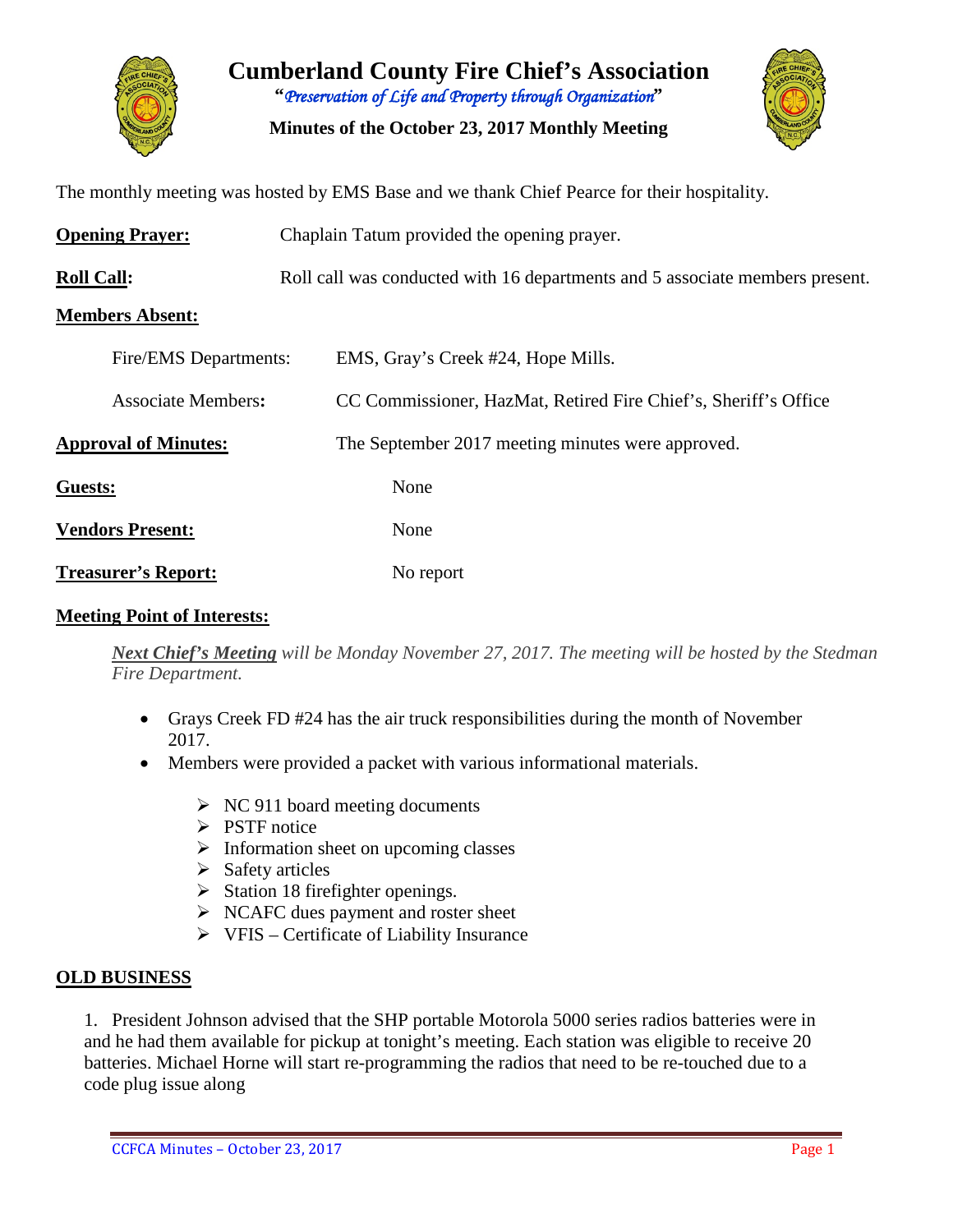2. President Johnson gave an update on the foam trailers and the DECON trailers. He will be meeting with Chief McLamb, Chief Major and Chief Nobles reference the Foam / DECON Trailers housed at their facilities in order to facilitate a Memorandum of Understanding (MOU).

3. President Johnson stated that foam was distributed to all who requested foam, including FTCC. Each department housing a foam trailer received additional foam for the purpose of training.

4. The "I AM RESPONDING" contract is up for renewal and will be moving forward as there has been no information received to cancel the contract. The contract is scheduled to be paid on October 24, 2017.

5. President Johnson and Chief Marley thanked everyone who participated in the Memorial Service that was held October 14, 2017. Chief Marley particularly thanked the Memorial Team members for their hard work on the program this year with the addition of the non-LODD members added to the service. A DVD disk containing pictures of the memorial service was provided by Sheriff Wright, please share the pictures with your membership, and the association thanks Sheriff Wright for providing pictures of our memorial service.

6. President Johnson thanked everyone for their participation in the Safety Day program held at the Cross Creek Mall on Saturday October 21, 2017. We had a large cross section of participation, and thanked the coordinators of the program with FFD for their commitment in coordinating the very successful safety day.

7. Future versions of the legal briefs and health reports will be sent digitally to all members to reduce printing cost associated with the production of these documents.

8. President Johnson reminded the members that Jernigan & Warren Funeral Home had donated 5 American and 5 NC flags to the association for use when needed. The flags will be stored until needed.

9. President Johnson will have a photographer at one of the upcoming meetings to take pictures of the members in an effort to update our website photographs. There will be plenty of notice given, but it is important to get maximum attendance.

10. President Johnson will be scheduling a meeting with the County Training Officers to further discuss the support needed to facilitate firefighter training classes across the county. We have had several classes to not make due to low attendance and support is needed from all of the stations to make this program successful. In order for our training program to work it needs to be supported by each Chief. Due to the up-coming holidays we will kick this off after the first of the year.

# **NEW BUSINESS:**

1. President Johnson announced that the Fayetteville FD is looking into changing their accountability tags to better suit their on scene capabilities. Because this has a direct impact on fire ground or incident operations, President Johnson has asked the standards team to look at the proposal and bring back a recommendation as to how the county departments can also be a part of this new proposal.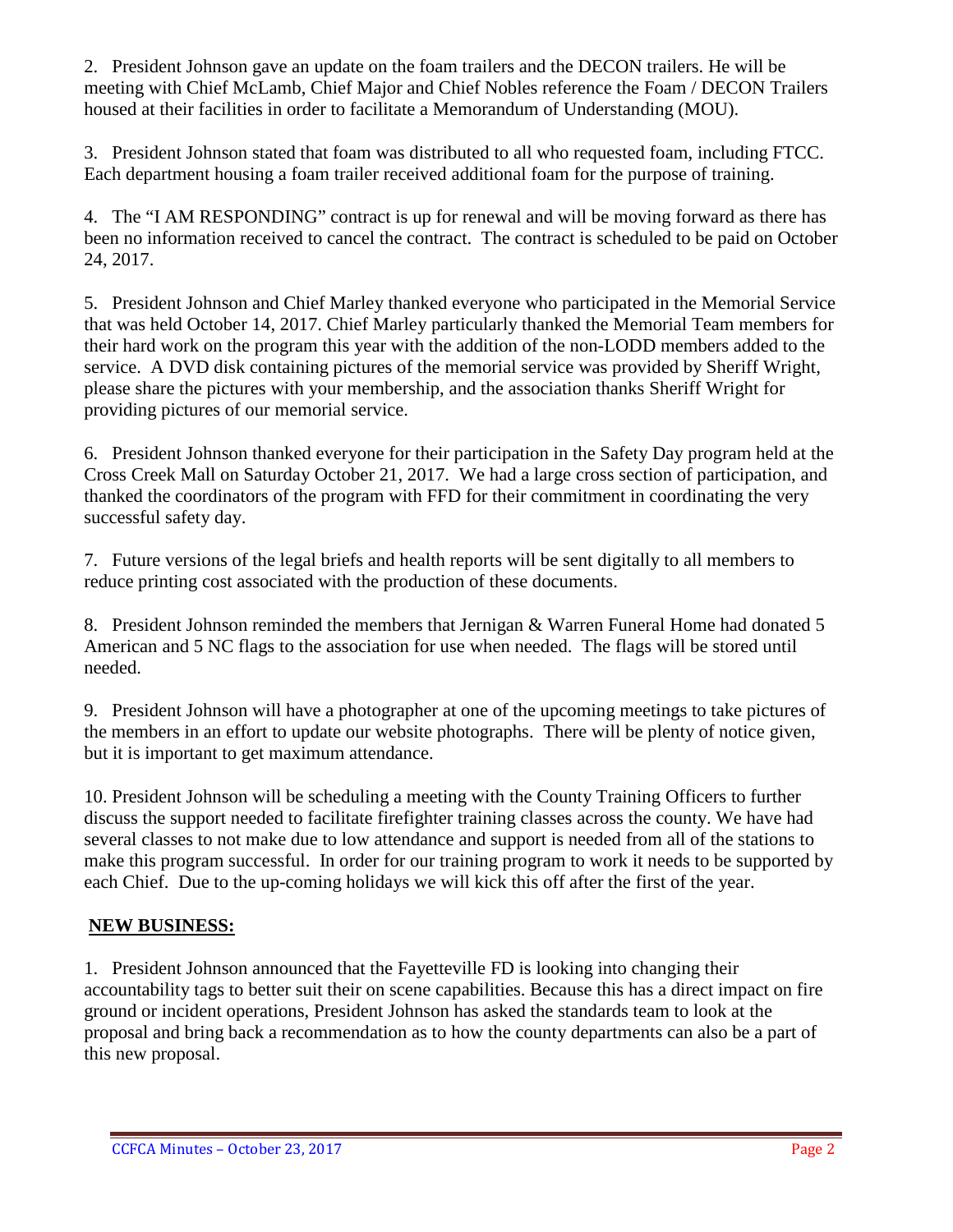## **COMMITTEE REPORTS:**

## **ID CARD/TECHNOLOGY COMMITTEE**

- **FYI.** Fire Chiefs are required to send a signed letter or memo with a firefighter requesting an ID Card. For any questions or an appointment contact 424-0694 or e-mail at [cjohnson.spfd@gmail.com](mailto:cjohnson.spfd@gmail.com)
- No Report

**FIRE PREVENTION/EDUCATION COMMITTEE** BC Martin – Chairpersons, FF Jamie Everitte E-Mail: [MMartin@ci.fay.nc.us,](mailto:MMartin@ci.fay.nc.us) or JEveritte@ci.fay.nc.us

• No report.

**COMMUNICATIONS COMMITTEE** EMS Chief Brian Pearce – EMS - Chairperson, E-Mail: [bpearce@capefearvalley.com](mailto:bpearce@capefearvalley.com)

• No Report

**STANDARDS & POLICY COMMITTEE A/C** Kevin Murphy (SPFD # 13) Chairperson, E-Mail: [kmurphy1903@gmail.com](mailto:kmurphy1903@gmail.com)

• Assistant Chief Murphy will look into a question from Chief Bass on helmet color standardization. Assistant Chief Murphy will also be doing some research on air bags and a marking system for same

**MEMORIAL COMMITTEE** Chief R. Marley (Pearce's Mill) Chairperson, E-Mail: [pmfd0301@nc.rr.com](mailto:pmfd0301@nc.rr.com)

• Chief Marley thanked the committee for their hard work on this years' service. President Johnson asked all the Chiefs to thank their memorial committee representatives for the hard working insuring that our annual service is a success.

**AUTOMATIC AID/MUTUAL AID COMMITTEE** Chief Joe Marsh (GCFD # 24) Chairperson, E-Mail: [gcfd24@nc.rr.com](mailto:gcfd24@nc.rr.com)

• No Report

**FINANCE COMMITTEE** Deputy Chief Freddy Johnson Jr. (Stoney Point) Chairperson, E-Mail: [spfd1302@nc.rr.com](mailto:spfd1302@nc.rr.com)

• No report.

**RESCUE COMMITTEE** Deputy Chief Hank Harris (Cotton FD) Chairperson, E-Mail: [cfd402@nc.rr.com](mailto:cfd402@nc.rr.com)

No report.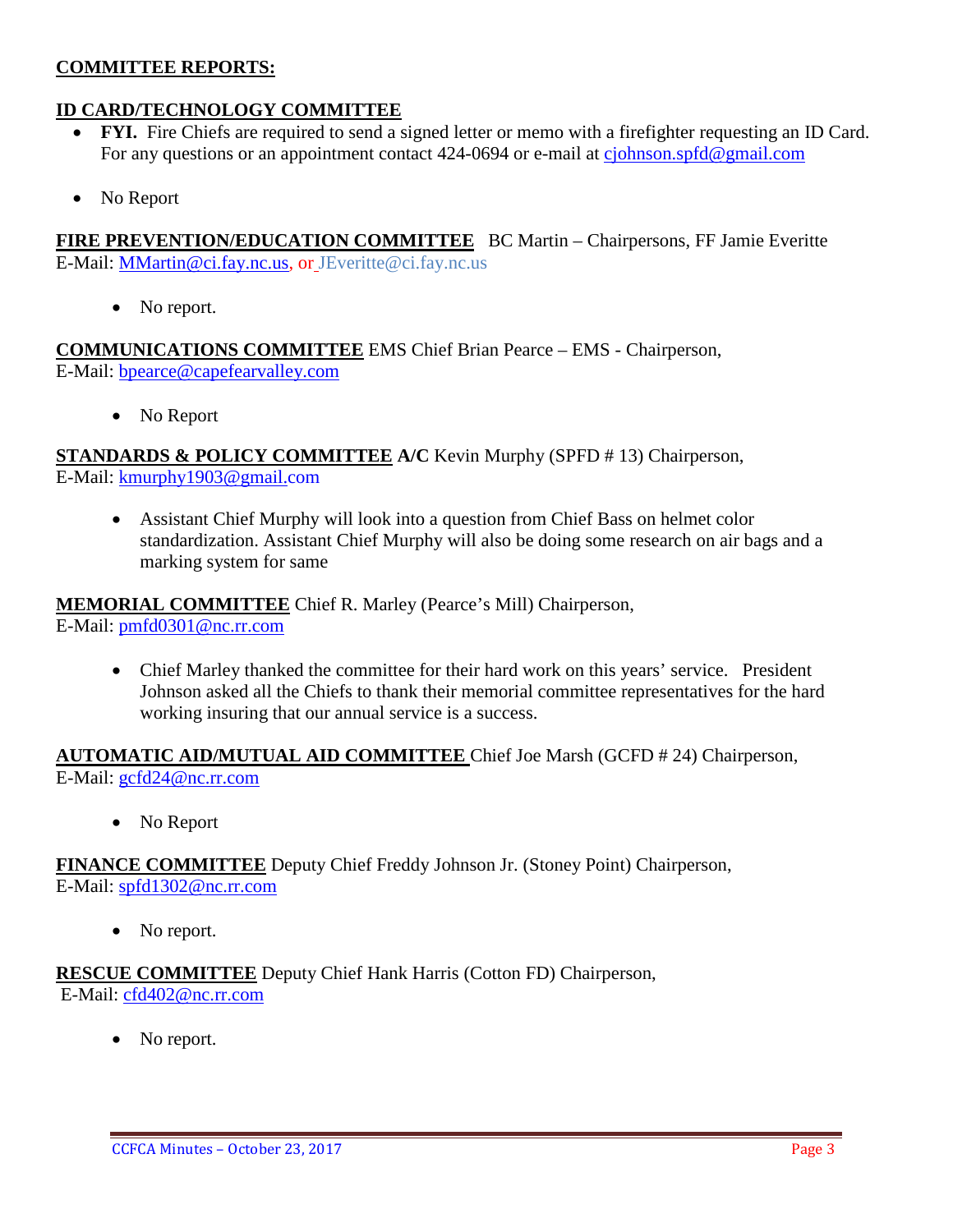## **DISPATCH STEERING / AVL COMMITTEE** Chief Chuck Hodges (Hope Mills FD),

Chairperson, E-Mail: clhodges@townofhopemills.com

• Adam Johnson asked that the AVL team get back to a quarterly meeting so that AVL and dispatch issues can be reviewed and looked at promptly.

**KNOX BOX COMMITTEE** - Emergency Management Officer Gene Booth (Emergency Services) Chairperson, E-Mail: [wbooth@co.cumberland.nc.us](mailto:wbooth@co.cumberland.nc.us)

• No report.

**FIREHOUSE STEERING COMMITTEE** – Fire Chief T. J. McLamb (SLFD # 22) Chairperson, E-Mail: [tmclamb@spring-lake.org](mailto:tmclamb@spring-lake.org)

• No report.

# **ASSOCIATE MEMBERS REPORT**

**EMERGENCY SERVICES DIRECTOR/ ECC-911 (**Randy Beeman**,** Director), E-Mail: [rbeeman@co.cumberland.nc.us](mailto:rbeeman@co.cumberland.nc.us)

• Timmy Mitchell advised every one of the potential for severe weather tonight.

**EMS DIRECTOR:** Brian Pearce, Director E-Mail: **bpearce@capefearvalley.com** 

• No report.

**HAZMAT** BC Robert Brinson, FFD - POC telephone for HAZMAT is 584-9550, E-Mail: [rbrinson@ci.fay.nc.us](mailto:rbrinson@ci.fay.nc.us)

• No report.

**FORESTRY DISTRICT** Craig Gottfried, County Ranger, E-Mail: [craig.gottfried@ncagr.gov](mailto:craig.gottfried@ncagr.gov)

• No report.

**FTCC** Steve Drew, E-Mail: [drews@faytechcc.edu](mailto:drews@faytechcc.edu)

• No report.

**SHERIFF'S OFFICE** Sheriff Wright (Sr. Sgt. Steven Hodges – ATF)

• No report.

**NC HIGHWAY PATROL** – Major Freddy Johnson Jr. SHP Special Operations. E-Mail: [fljohnson@ncshp.org](mailto:fljohnson@ncshp.org)

No report.

CCFCA Minutes – October 23, 2017 Page 4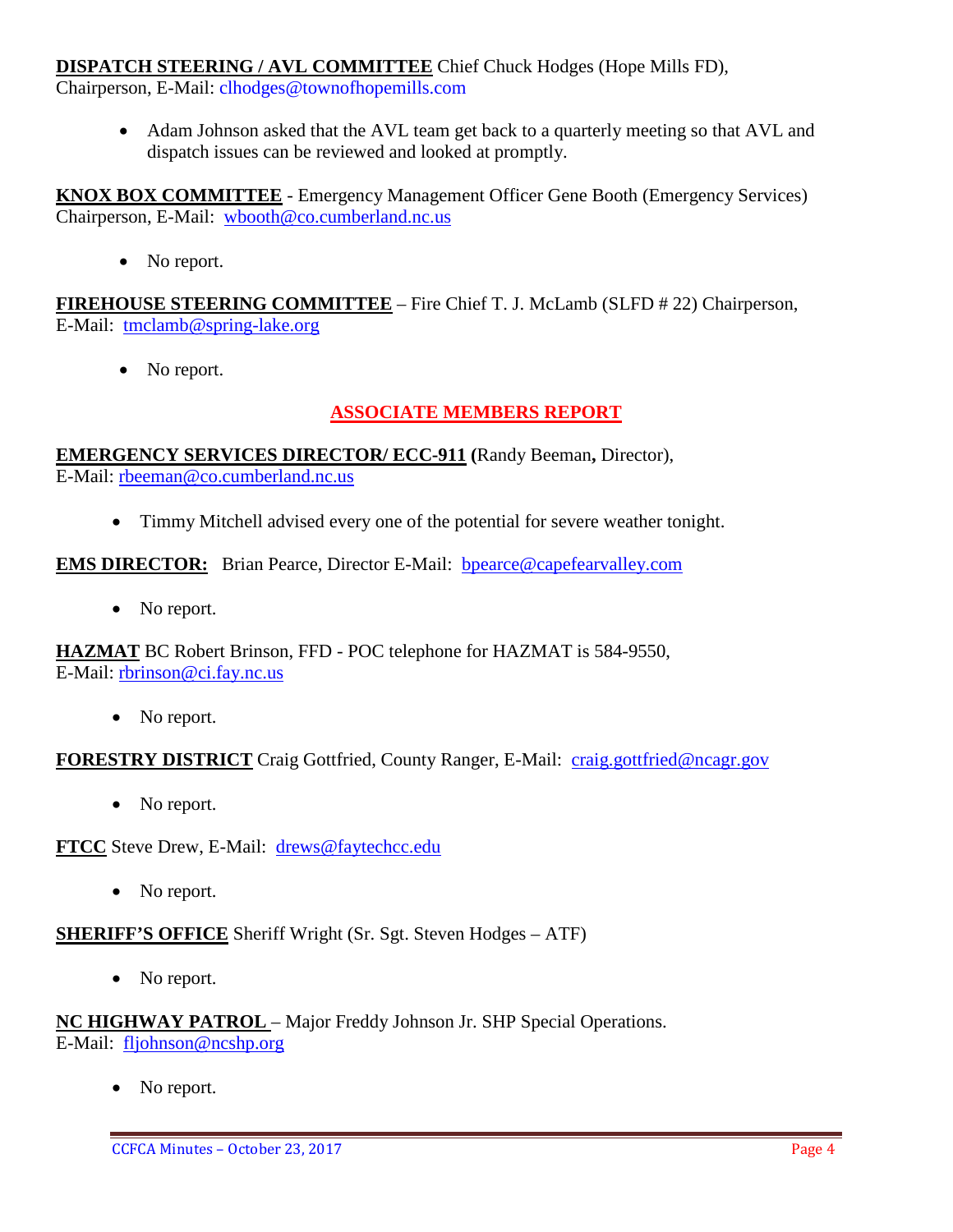## **COUNTY COMMISSIONERS** Fire Commissioner John Keefe

• No report.

## **FOR THE GOOD OF THE ASSOCIATION:**

- President Johnson advised that SPFD Trail of Terror and other activities are in there final weeks of operation. If you are in need of a good scare, please attend.
- Assistant Chief Sean Johnson gave a brief overview of the new radios that were received by the departments.
- Beaver Dam & Grays Creek #18 FD's are accepting applications for part / time firefighters. Both job announcements are posted on our web-site.

**ADJOURNMENT:** A motion was made to adjourn by Chief Lucas seconded by Chief Nobles. The meeting was adjourned at 1945 hours.

Respectfully Submitted By:

*Freddy I. Johnson Sr.*<br> *Freddy L. Johnson Sr., CFO Mark A. Melvin. CFO* 

Freddy L. Johnson Sr., CFO<br>Fire Chief / President

Fire Chief / Secretary

### **1 Enclosures**

1. Cumberland County Fire Chief's Association – Attendance Roster 2017